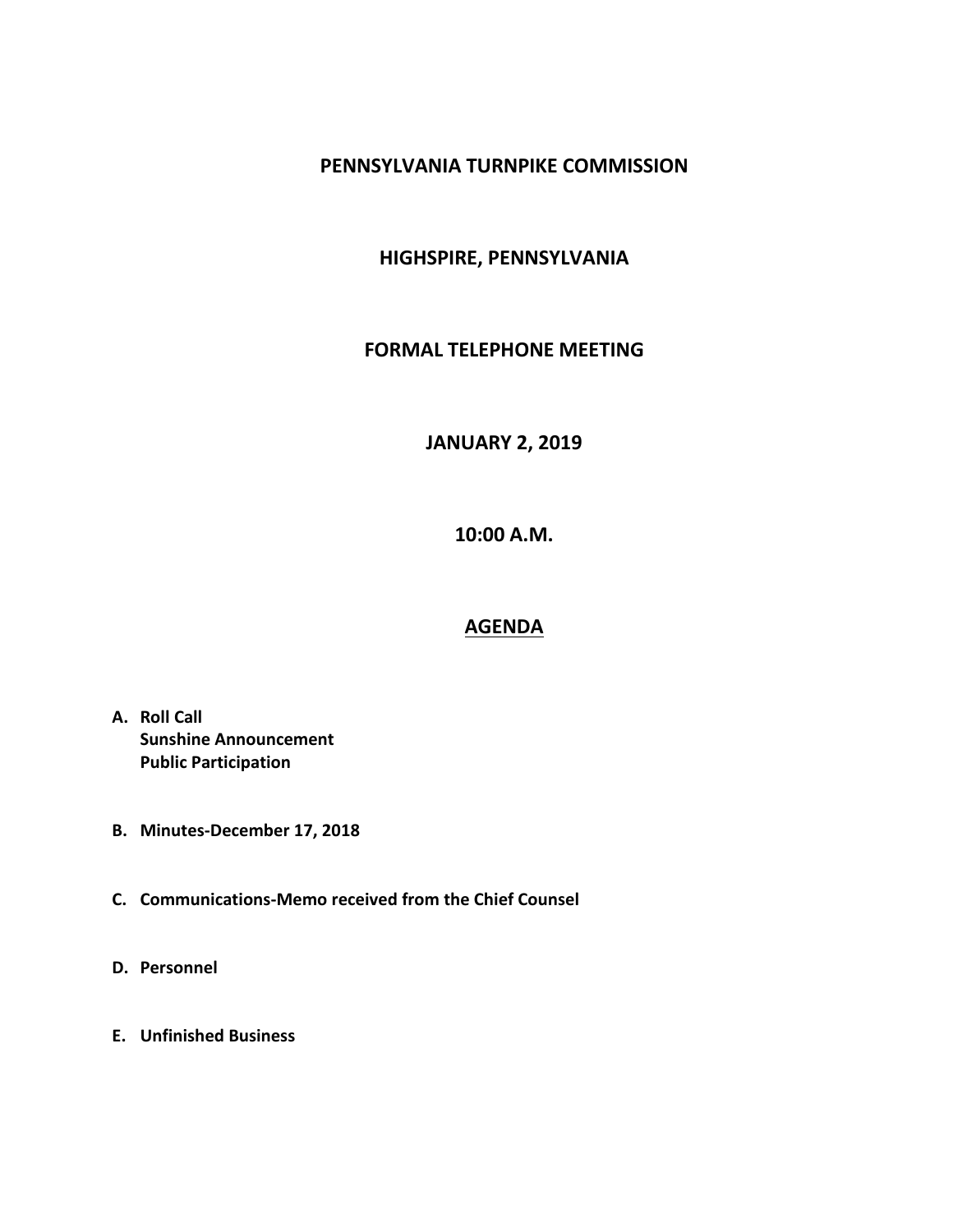- **1. Approve amending the Professional Advisory Services pool of qualified firms to provide performance audits, forensic audits, best practices, advisory services, compliance assessments and specialized security and investigation services, to include The Bradley Partnership, Inc.**
- **2. Approve the negotiation and execution of the Agreements for the items listed in memos "a" and "b":**
	- **a. Settlement Agreement and Release with Terry Tackett, and approve settlement of the property damage claim;**
	- **b. Settlement Agreement and Release with Kenneth LaDrew, and authorize the issuance of the Workers' Compensation settlement amount.**
- **3. Approve the Right-of-Way Requests for the items listed in memos "a" through "e":**
	- **a. Settlement of Right-of-Way #17638 (Alan R. & Carolyn R. Rank), a partial take parcel necessary for construction of the Southern Beltway, US 22 to I-79, by authorizing payment of \$129,100.00 representing the balance of settlement proceeds to Babst Calland, escrow agent; authorize the appropriate Commission officials to execute the Settlement Agreement and General Release as approved by the Legal Department; and payment of the settlement amount is contingent upon the receipt of the executed Settlement Agreement and General Release;**
	- **b. Acquisition of Right-of-Way #14S648-A (Kenneth L. Vegely; Vegely Welding, Inc.), a total take parcel necessary for construction of the Mon/Fayette Expressway, Rt. 51 to I-376, by authorizing payment of \$70,200.00 representing non-residential move payment and business dislocation damages to Vegely Welding, Inc.; authorize the appropriate Commission officials to execute all required documents; authorize the payment of additional statutory damages as calculated by the Right-of-Way Administrator and approved by the Chief Counsel; and payment of the above damages is contingent upon the receipt and approval of acceptable documentation of the expenses incurred;**
	- **c. Acquisition of Right-of-Way #6024-B (Michael J. & Roseanne J. Colarusso), a partial take parcel necessary for the total reconstruction project from MP 308.00 to MP 312.00 by authorizing payment of \$26,178.00 representing fair market value and pro-rated taxes to Michael J. & Roseanne J. Colarusso; authorize the appropriate Commission officials to execute the Agreement of Sale and other documents that may be required for closing; authorize the payment of additional statutory damages as calculated by the Right-of-Way Administrator and approved by the Chief Counsel; and payment of fair market value to the property owners is contingent upon their delivery of a deed as prepared by the Legal Department;**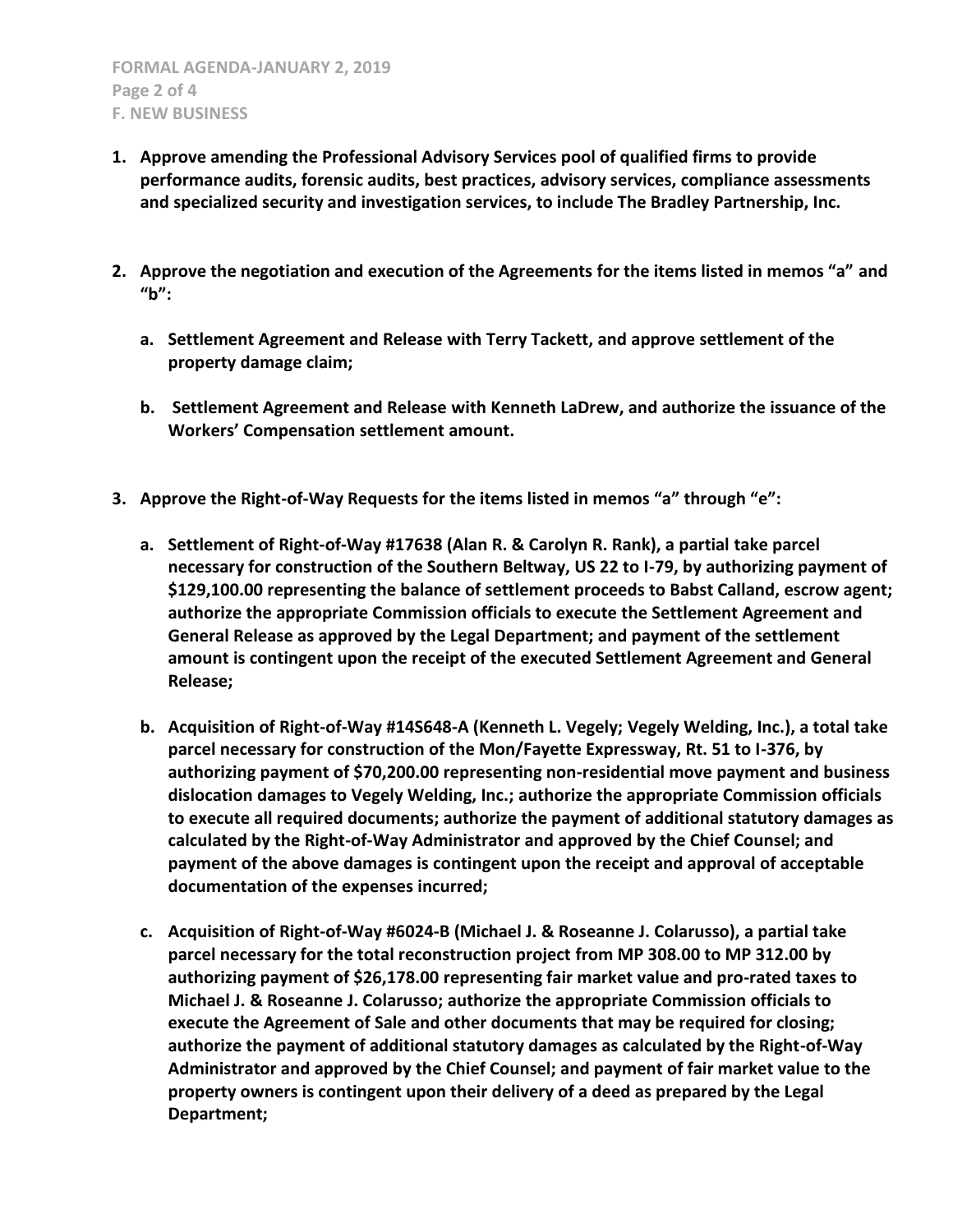- **d. Acquisition of Right-of-Way #6024-RC (Gary D. & Rosemaria Siegel), a partial take parcel necessary to the total reconstruction project from MP 308.00 to MP 312.00 by authorizing payment of \$7,652.50 representing fair market value and pro-rated taxes to Gary D. & Rosemaria Siegel; authorize the appropriate Commission officials to execute the Agreement of Sale and other documents that may be required for closing; authorize the payment of additional statutory damages as calculated by the Right-of-Way Administrator and approved by the Chief Counsel; and payment of fair market value to the property owners is contingent upon the delivery of a deed as prepared by the Legal Department;**
- **e. Acquisition of Right-of-Way #6049-F (Grace Building Company), a total take parcel necessary for the total reconstruction project from MP 311.00 to MP 319.00 by authorizing payment of \$5,007.73 representing fair market value and pro-rated taxes to Grace Building Company; authorize the appropriate Commission officials to execute the Agreement of Sale; authorize the payment of additional statutory damages as calculated by the Right-of-Way Administrator and approved by the Chief Counsel; and payment of fair market value is contingent upon the delivery of a deed as prepared by the Legal Department.**
- **4. Approve advertising for the services listed in memos "a" and "b":**
	- **a. Engineering or construction management firm to perform open-end construction management and construction inspection services between MP 0.00 and MP 247.00, I-376, Turnpike 576, Turnpike 66 and Turnpike 43;**
	- **b. Engineering or construction management firm to perform open-end construction management and construction inspection services between MP 247.00 and the Delaware River Bridge, and the Northeast Extension.**
- **5. Approve the Change Order and Issue Purchase Orders for the items listed in memos "a" and "b":**
	- **a. SERVICENOW software, exercising the option to renew the agreement for an additional year (January 15, 2019 – January 14, 2020) with CDW Government LLC; at a cost of \$239,846.74;**
	- **b. Change Order for diesel motor fuel and heating/emergency generator fuel (January 1, 2019 – December 31, 2019), to award, following a re-vid, locations that did not receive responses on the original bid:**

| <b>Talley Petroleum</b>    | \$76,000.00 |
|----------------------------|-------------|
| Riggins, Inc.              | 14,400.00   |
| <b>TOTAL CHANGE ORDER:</b> | \$90,400.00 |